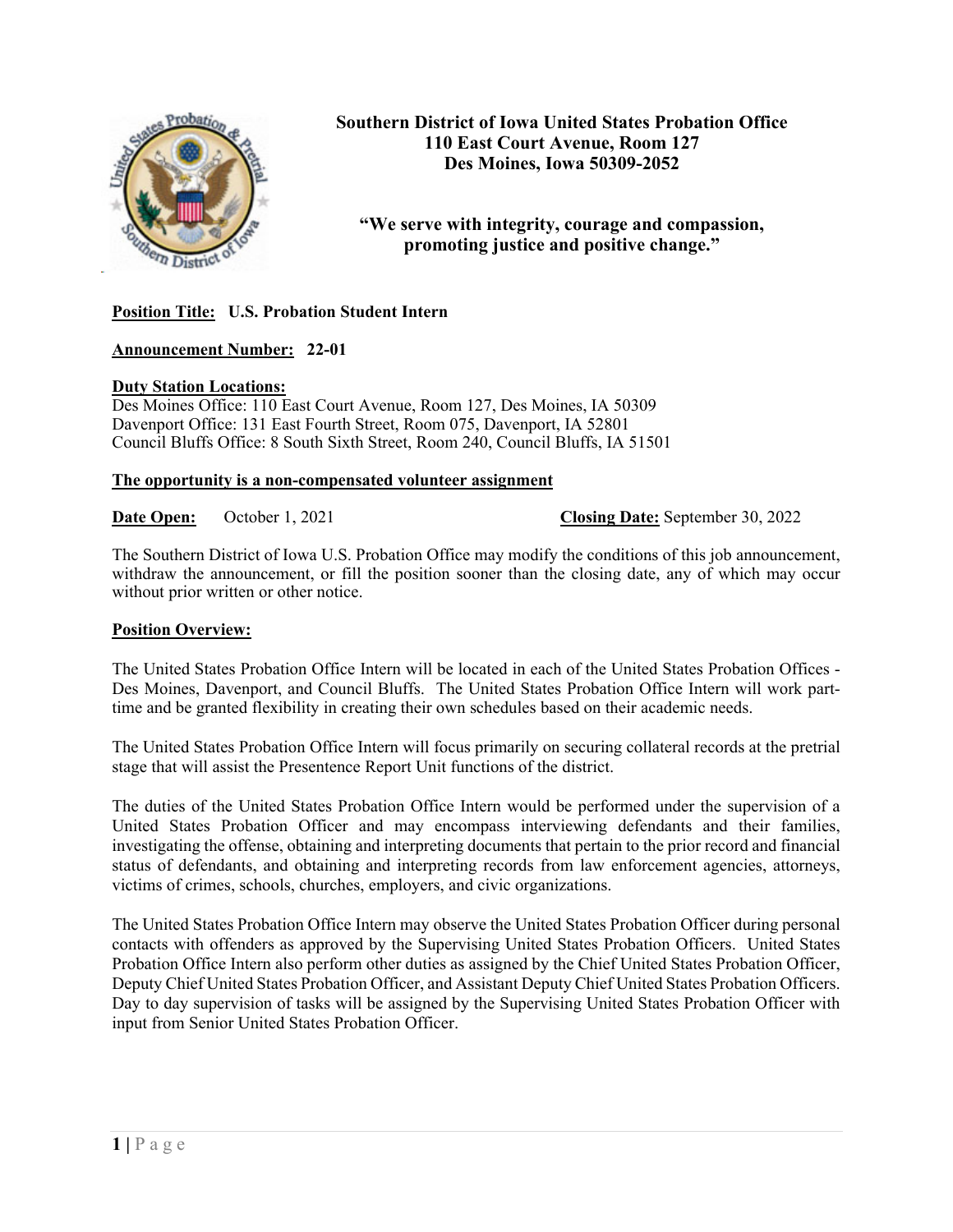## **Duties and Responsibilities:**

- Conduct record checks utilizing NCIC, ICON, Iowa Courts Online, Choicepoint, and Equifax. Research each criminal charge and conviction pertaining to the client being investigated. Send collateral requests to Clerk of Courts, law enforcement agencies, and correctional facilities.
- Review Pretrial Services bond report and send appropriate record requests to medical, mental health, and substance abuse treatment providers, educational institutions, employers, etc. Ensure releases are completely filled out so the appropriate information may be obtained.
- Attend pleas and obtain signed releases from defendants. Take note of any pertinent information revealed during the plea (defendant on any medication, previous substance abuse treatment or mental health treatment, whether a written plea agreement exists, and potential sentencing penalties).
- Assists U.S. Probation Officers in performing pretrial investigations, pretrial diversion, and some aspects of bond supervision functions.
- May assist with the supervision of defendants and offenders and observe U.S. Probation Officers in the office interacting with offenders and defendants.
- Attend sentencing proceedings with the PSR Unit U.S. Probation Officers and participate in telephone interviews or interviews conducted in person at the probation office. Wherever possible, the U.S. Probation Office Intern will observe the defendant complete the entire Court Services process from plea to sentencing during their internship.
- Retrieve and copy discovery files in appropriate cases.
- Data entry of information into PACTS.
- Filing, answering phones, greeting offenders/defendants.
- Perform other duties as assigned.

#### **Qualifications:**

Applicant must be a graduate student or currently enrolled as a Junior or Senior in an accredited undergraduate program. Applicants must possess substantial organizational, administrative, and leadership skills. Must have at least a 2.90 cumulative grade point average.

The successful applicant(s) must be mature, responsible, poised, organized, and meticulous. Must also possess integrity, tact, good judgment, initiative, and the ability to work with a wide variety of people with diverse backgrounds.

#### **Conditions of Employment:**

The position(s) are temporary part-time appointments for gratuitous services to our district while gaining knowledge, skills, and abilities that they can take with them after graduation.

#### **Benefits:**

This position is a non-compensated volunteer assignment, not eligible for any Federal employee benefits.